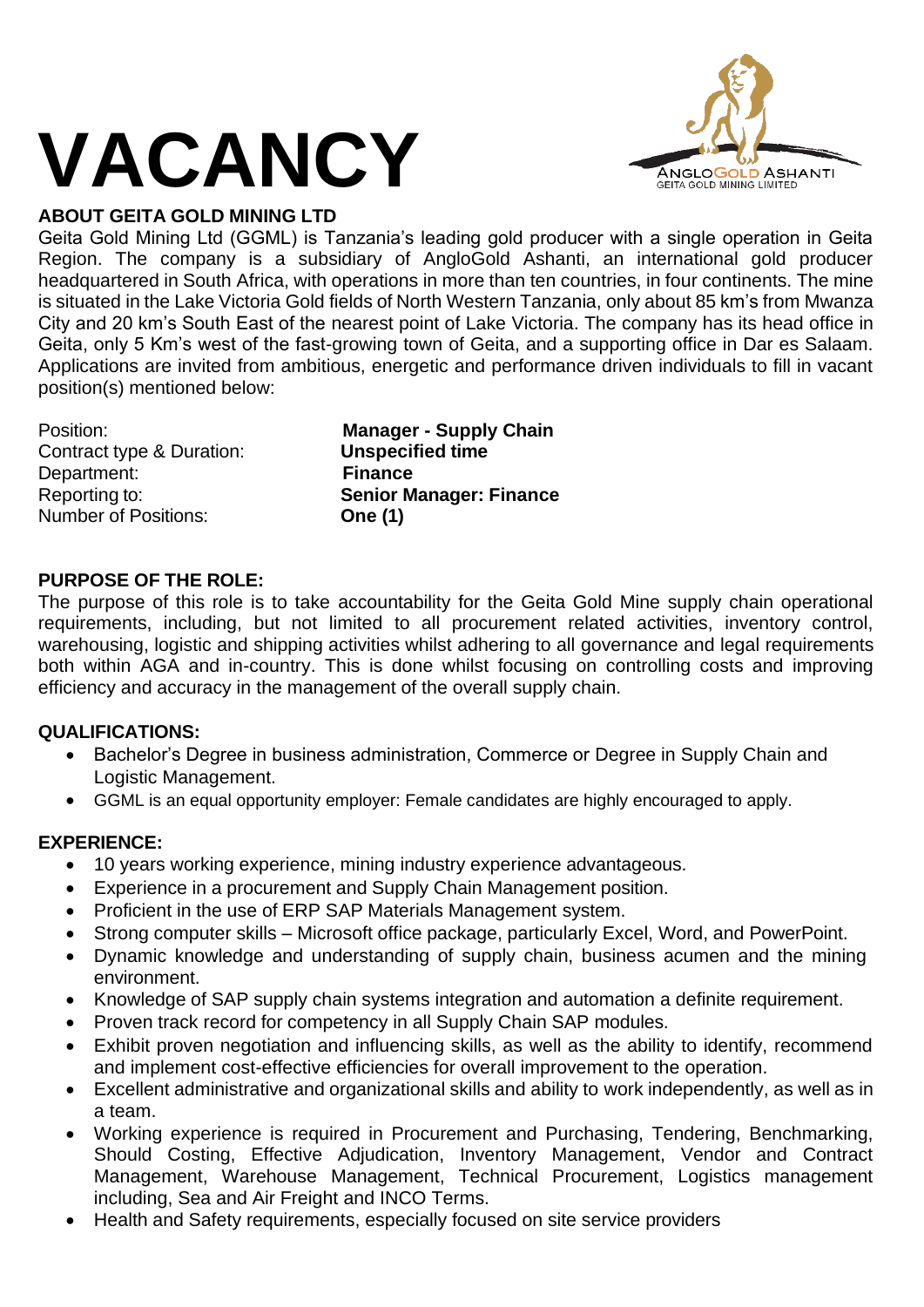• Proven track record of improving internal control environment within Supply Chain

# **MAIN OR KEY ACCOUNTABILITIES:**

It is expected of this role to manage key pillars that will result in an effective supply chain:

- Sphere of influence of supply chain recognize the contribution that an effective supply chain can make in an organization.
- External environment influences on supply chain understand how markets can be influenced by changes in the external environment so that appropriate actions can be taken to ensure that the organisation can develop opportunities, ensure compliance to regulatory standards, and minimize disruption with its suppliers and supply chains.
- Systems technology and integration understand the impact of systems-based technologies as being key to improving the ability of the organization to manage its expenditures.
- Spend management and value for money outcomes which include:
	- o Effective purchasing
	- o Effective inventory control
	- o Controlling expenditure
	- o Strategic procurement
	- o Supply techniques
	- o Category management
	- o Strategic sourcing
- Robust contractual agreements, that ensure positive outcomes in cost, time, and quality
- Understanding the legal aspects of contracting goods and services whilst managing contractual risk
- Ensure adherence and compliance with the Laws of Tanzania as well as the local content regulations.
- Stages of the sourcing process, effective tendering, supplier appraisal, negotiation planning, outsourcing and global sourcing.
- Performance standards that deliver outcomes, based on a set of KPI's, including that of the team. This should include value added activities and continuous improvement.
- Coaching, leading and developing both individual and team knowledge, understanding and capabilities.
- Developing self and personal skills, including self-awareness, problem solving, conflict management and negotiation skills.
- Understand the importance of ethics and responsible procurement, whilst promoting ethical practices and behavior with all stakeholders.
- Plan, develop, organize, direct, manage and evaluate the personnel, operations, and budget of the Supply Chain Department.
- Lead and manage customer service, purchasing, inventory control, forecasting, warehousing, transportation, and other areas as required.
- Adhere to and communicate all supply chain related policies, procedures, and internal controls.
- Understand and implement effective SRM (Supplier Resource Management) whilst maintaining and developing positive business relationships with key customers.
- Collaborate with staff, other departments, senior management, and decision makers to share information, solve problems and clarify management objectives.
- Manage/coordinate the production planning process, including supply/demand forecasting inventory management and on time delivery.
- Implement and adhere to transaction management best practices.
- Monitor and analyse current trends in the marketplace.
- Analytical skills analyses, interpretation, planning, and acting based on the analysis.
- Adhere to, direct and manage corporate governance and regulatory compliance.
- Identify and manage risks within the supply chain.
- Address tactical and strategic supply chain issues.